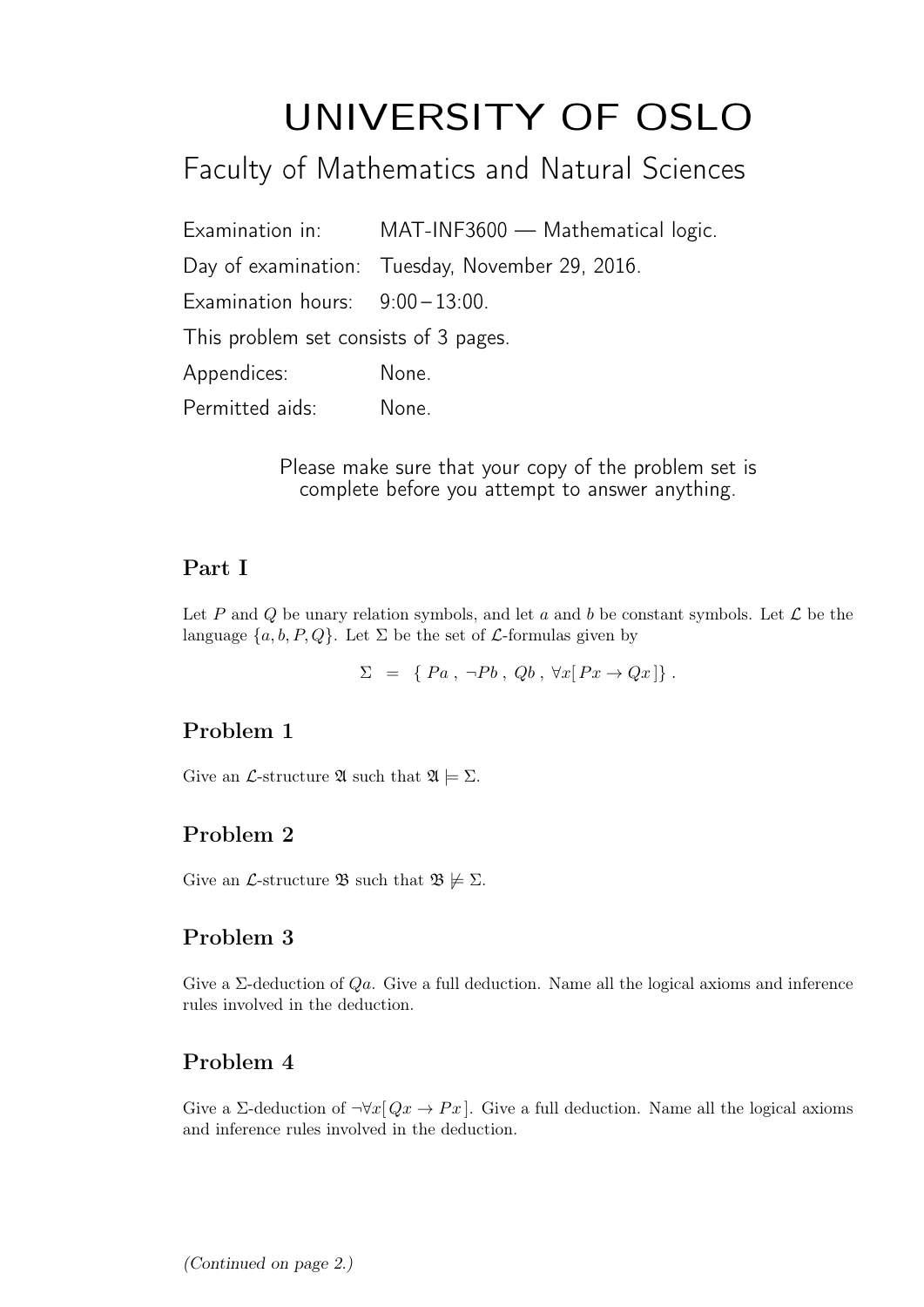#### Problem 5

What does it mean that a set of  $\mathcal L$ -formulas is consistent? (Give the definition.) Is the set  $\Sigma \cup {\forall x [Px]}$  consistent? Is the set  $\Sigma \cup {\forall x [\neg Px]}$  consistent? Justify your answers.

#### Problem 6

Use the Soundness Theorem to prove that  $\Sigma \not\vdash \forall x [Px \lor Qx].$ 

#### Part II

#### Problem 7

Let  $\mathcal L$  be a first-order language without constant symbols and functions symbols (thus,  $\mathcal L$ contains only relation symbols). Let  $n \in \mathbb{N}$ , let  $x_1, \ldots, x_n, y_1, \ldots, y_n$  be variables, and let  $\phi(z_1, \ldots, z_n)$  be an *L*-formula with free variables  $z_1, \ldots, z_n$ . Prove that

$$
\vdash (x_1 = y_1 \land \ldots \land x_n = y_n) \rightarrow (\phi(x_1, \ldots, x_n) \rightarrow \phi(y_1, \ldots, y_n))
$$

Use induction on the structure of the formula  $\phi$ . You will need the axiom scheme

$$
(x_1 = y_1 \land \dots \land x_n = y_n) \to (Rx_1 \dots x_n \to Ry_1 \dots y_n).
$$
 (E3)

Note that (E3) requires that R is a relation symbol. Note that  $\phi$  does not contain constant symbols and function symbols.

#### Part III

Recall that  $\mathfrak{A} \simeq \mathfrak{B}$  denotes that  $\mathfrak{A}$  and  $\mathfrak{B}$  are isomorphic. Recall that  $\mathfrak{A} \equiv \mathfrak{B}$  denotes that  $\mathfrak{A}$ and **B** are elementarily equivalent. Recall that  $\mathcal{L}_{NT}$  is the language  $\{0, S, +, \cdot, E, <\}$ . Recall that  $\mathfrak{N}$  is the standard  $\mathcal{L}_{NT}$ -structure.

Let  $\Sigma$  be a set of  $\mathcal{L}_{NT}$ -sentences such that  $\mathfrak{N} \models \Sigma$ . We consider four properties the set  $\Sigma$ might possess:

(1) for every  $\mathcal{L}_{NT}$ -structure  $\mathfrak{A}$ , we have

$$
\mathfrak{A} \models \Sigma \;\; \Rightarrow \;\; \mathfrak{A} \equiv \mathfrak{N}
$$

(2) for every  $\mathcal{L}_{NT}$ -sentence  $\phi$ , we have

$$
\mathfrak{N} \models \phi \;\Rightarrow\; \Sigma \vdash \phi
$$

(3) for every  $\mathcal{L}_{NT}$ -sentence  $\phi$ , we have

$$
\Sigma \cup \{\phi\} \not\vdash \bot \Rightarrow \mathfrak{N} \models \phi
$$

(4) for every  $\mathcal{L}_{NT}$ -structure  $\mathfrak{A}$ , we have

$$
\mathfrak{A} \models \Sigma \Rightarrow \mathfrak{A} \simeq \mathfrak{N}.
$$

(Continued on page 3.)